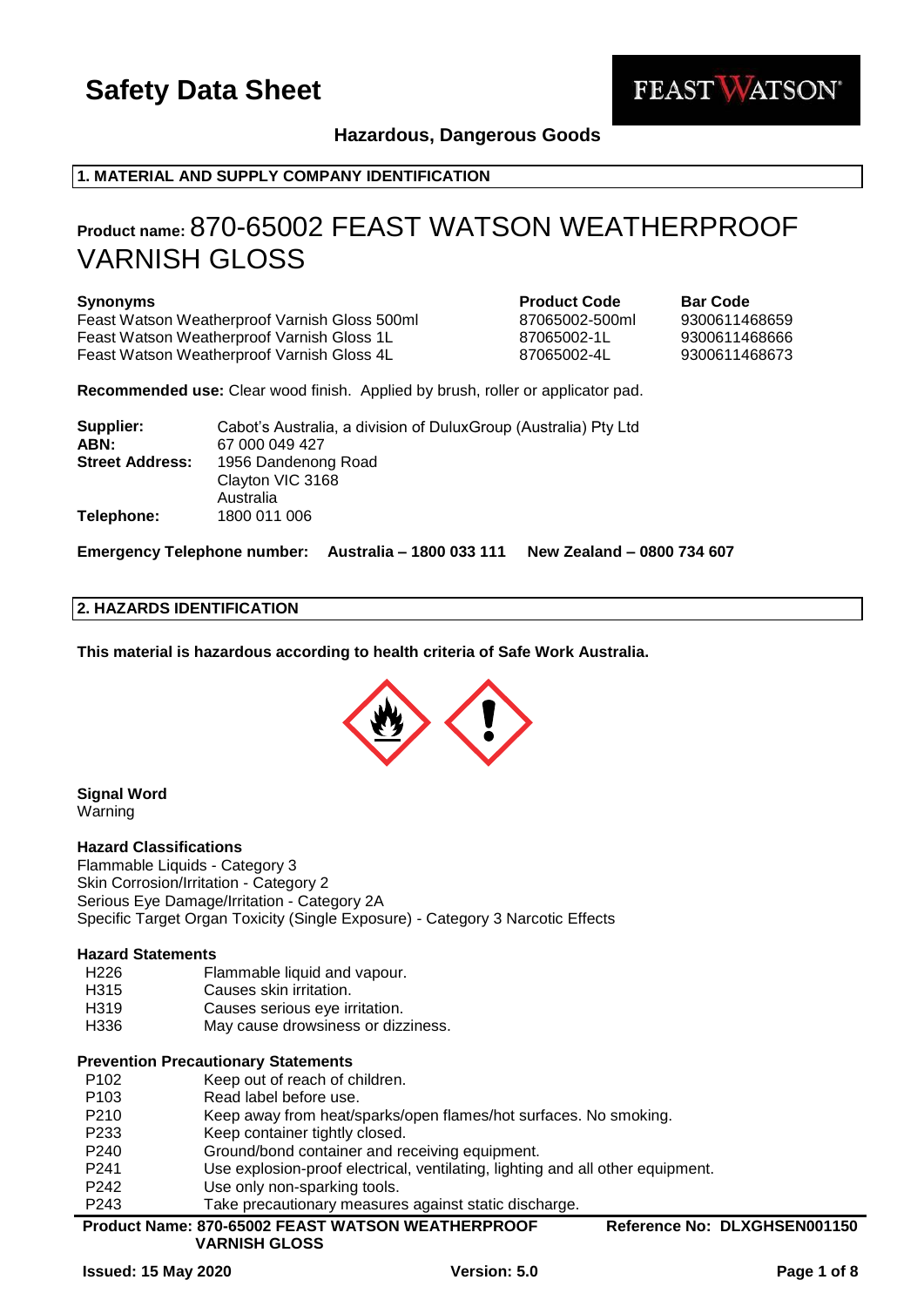

| P <sub>261</sub> | Avoid breathing dust, fume, gas, mist, vapours or spray                        |
|------------------|--------------------------------------------------------------------------------|
| P <sub>264</sub> | Wash hands, face and all exposed skin thoroughly after handling.               |
| P <sub>271</sub> | Use only outdoors or in a well-ventilated area.                                |
| P <sub>280</sub> | Wear protective clothing, gloves, eye/face protection and suitable respirator. |

### **Response Precautionary Statements**

| P <sub>101</sub> | If medical advice is needed, have product container or label at hand.                                                               |
|------------------|-------------------------------------------------------------------------------------------------------------------------------------|
| P303+P361+P353   | IF ON SKIN (or hair): Remove/Take off immediately all contaminated clothing. Rinse<br>skin with water/shower.                       |
| P304+P340        | IF INHALED: Remove victim to fresh air and keep at rest in a position comfortable<br>for breathing.                                 |
| P305+P351+P338   | IF IN EYES: Rinse cautiously with water for several minutes. Remove contact<br>lenses, if present and easy to do. Continue rinsing. |
| P312             | Call a POISON CENTRE or doctor/physician if you feel unwell.                                                                        |
| P332+P313        | If skin irritation occurs: Get medical advice/attention.                                                                            |
| P337+P313        | If eye irritation persists: Get medical advice/attention.                                                                           |
| P362             | Take off contaminated clothing and wash before reuse.                                                                               |

## **Storage Precautionary Statements**

| P403+P233 | Store in a well-ventilated place. Keep container tightly closed. |
|-----------|------------------------------------------------------------------|
| P403+P235 | Store in a well-ventilated place. Keep cool.                     |
| P405      | Store locked up.                                                 |

#### **Disposal Precautionary Statement**

P501 Dispose of contents/container in accordance with local, regional, national and international regulations.

**Poison Schedule:** Not Applicable

### **DANGEROUS GOOD CLASSIFICATION**

Classified as Dangerous Goods by the criteria of the "Australian Code for the Transport of Dangerous Goods by Road & Rail" and the "New Zealand NZS5433: Transport of Dangerous Goods on Land".

**Dangerous Goods Class:** 3

| <b>3. COMPOSITION INFORMATION</b>                                    |               |                    |
|----------------------------------------------------------------------|---------------|--------------------|
| CHEMICAL ENTITY                                                      | CAS NO        | <b>PROPORTION</b>  |
| Naphtha, petroleum, hydrodesulfurized heavy                          | 64742-82-1    | $30 - 60 \%$ (w/w) |
| Solvent naphtha, petroleum, light aromatic                           | 64742-95-6    | $10 - 30 \%$ (w/w) |
| Hexanoic acid, 2-ethyl-, calcium salt                                | 136-51-6      | $1 - 10 \%$ (w/w)  |
| Hexanoic acid, 2-ethyl-, zinc salt                                   | 136-53-8      | $1 - 10 \%$ (w/w)  |
| Hexanoic acid, 2-ethyl-, cobalt(2+) salt                             | 136-52-7      | $<$ 1 % (w/w)      |
| Methyl ethyl ketoxime                                                | $96 - 29 - 7$ | $<$ 1 % (w/w)      |
| Xylene                                                               | 1330-20-7     | $<$ 1 % (w/w)      |
| Ingredients determined to be non-hazardous or below reporting limits |               | <b>Balance</b>     |
|                                                                      |               | 100%               |

100%

## **4. FIRST AID MEASURES**

If poisoning occurs, contact a doctor or Poisons Information Centre (Phone Australia 131 126, New Zealand 0800 764 766).

**Inhalation:** Remove victim from exposure - avoid becoming a casualty. Remove contaminated clothing and

| <b>Product Name: 870-65002 FEAST WATSON WEATHERPROOF</b> | Reference No: DLXGHSEN001150 |
|----------------------------------------------------------|------------------------------|
| <b>VARNISH GLOSS</b>                                     |                              |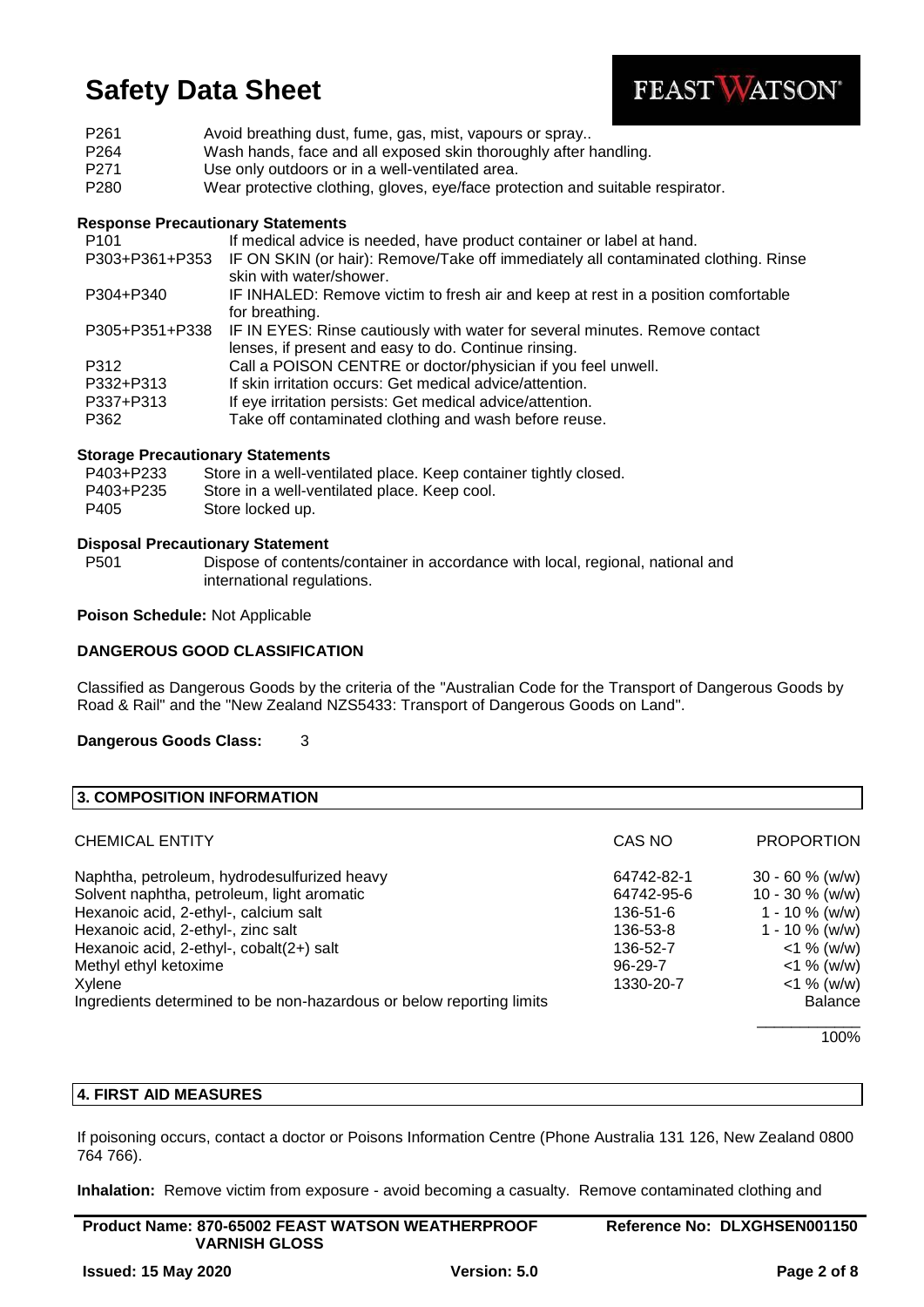

loosen remaining clothing. Allow patient to assume most comfortable position and keep warm. Keep at rest until fully recovered. Seek medical advice if effects persist.

**Skin Contact:** If skin or hair contact occurs, immediately remove contaminated clothing and flush skin and hair with running water. Continue flushing with water until advised to stop by the Poisons Information Centre or a Doctor; or for 15 minutes and transport to Doctor or Hospital. For gross contamination, immediately drench with water and remove clothing. Continue to flush skin and hair with plenty of water (and soap if material is insoluble). For skin burns, cover with a clean, dry dressing until medical help is available. If blistering occurs, do NOT break blisters. If swelling, redness, blistering, or irritation occurs seek medical assistance.

**Eye contact:** If in eyes, hold eyelids apart and flush the eyes continuously with running water. Continue flushing until advised to stop by the Poisons Information Centre or a Doctor; or for at least 15 minutes and transport to Doctor or Hospital.

**Ingestion:** Rinse mouth with water. If swallowed, do NOT induce vomiting. Give a glass of water to drink. Never give anything by the mouth to an unconscious patient. If vomiting occurs give further water. Seek medical advice.

**PPE for First Aiders:** Wear safety shoes, overalls, gloves, safety glasses, respirator. Use with adequate ventilation. If inhalation risk exists wear organic vapour/particulate respirator meeting the requirements of AS/NZS 1715 and AS/NZS 1716. Available information suggests that gloves made from nitrile rubber should be suitable for intermittent contact. However, due to variations in glove construction and local conditions, the user should make a final assessment. Always wash hands before smoking, eating, drinking or using the toilet. Wash contaminated clothing and other protective equipment before storing or re-using.

**Notes to physician:** Treat symptomatically.

## **5. FIRE FIGHTING MEASURES**

#### **Hazchem Code:** •3Y

**Suitable extinguishing media:** If material is involved in a fire use alcohol resistant foam or dry agent (carbon dioxide, dry chemical powder).

**Specific hazards:** Flammable liquid and vapour. May form flammable vapour mixtures with air. Flameproof equipment necessary in area where this chemical is being used. Nearby equipment must be earthed. Electrical requirements for work area should be assessed according to AS3000. Vapour may travel a considerable distance to source of ignition and flash back. Avoid all ignition sources. All potential sources of ignition (open flames, pilot lights, furnaces, spark producing switches and electrical equipment etc) must be eliminated both in and near the work area. Do NOT smoke.

**Fire fighting further advice:** Heating can cause expansion or decomposition leading to violent rupture of containers. If safe to do so, remove containers from path of fire. Keep containers cool with water spray. On burning or decomposing may emit toxic fumes. Fire fighters to wear self-contained breathing apparatus and suitable protective clothing if risk of exposure to vapour or products of combustion or decomposition.

## **6. ACCIDENTAL RELEASE MEASURES**

#### **SMALL SPILLS**

Wear protective equipment to prevent skin and eye contamination. Avoid inhalation of vapours or dust. Wipe up with absorbent (clean rag or paper towels). Collect and seal in properly labelled containers or drums for disposal.

#### **LARGE SPILLS**

If safe to do so, shut off all possible sources of ignition. Clear area of all unprotected personnel. Slippery when spilt. Avoid accidents, clean up immediately. Wear protective equipment to prevent skin and eye contamination and the inhalation of vapours. Work up wind or increase ventilation. Contain - prevent run off into drains and waterways. Use absorbent (soil, sand or other inert material). Use a spark-free shovel. Collect and seal in

**Product Name: 870-65002 FEAST WATSON WEATHERPROOF VARNISH GLOSS**

**Reference No: DLXGHSEN001150**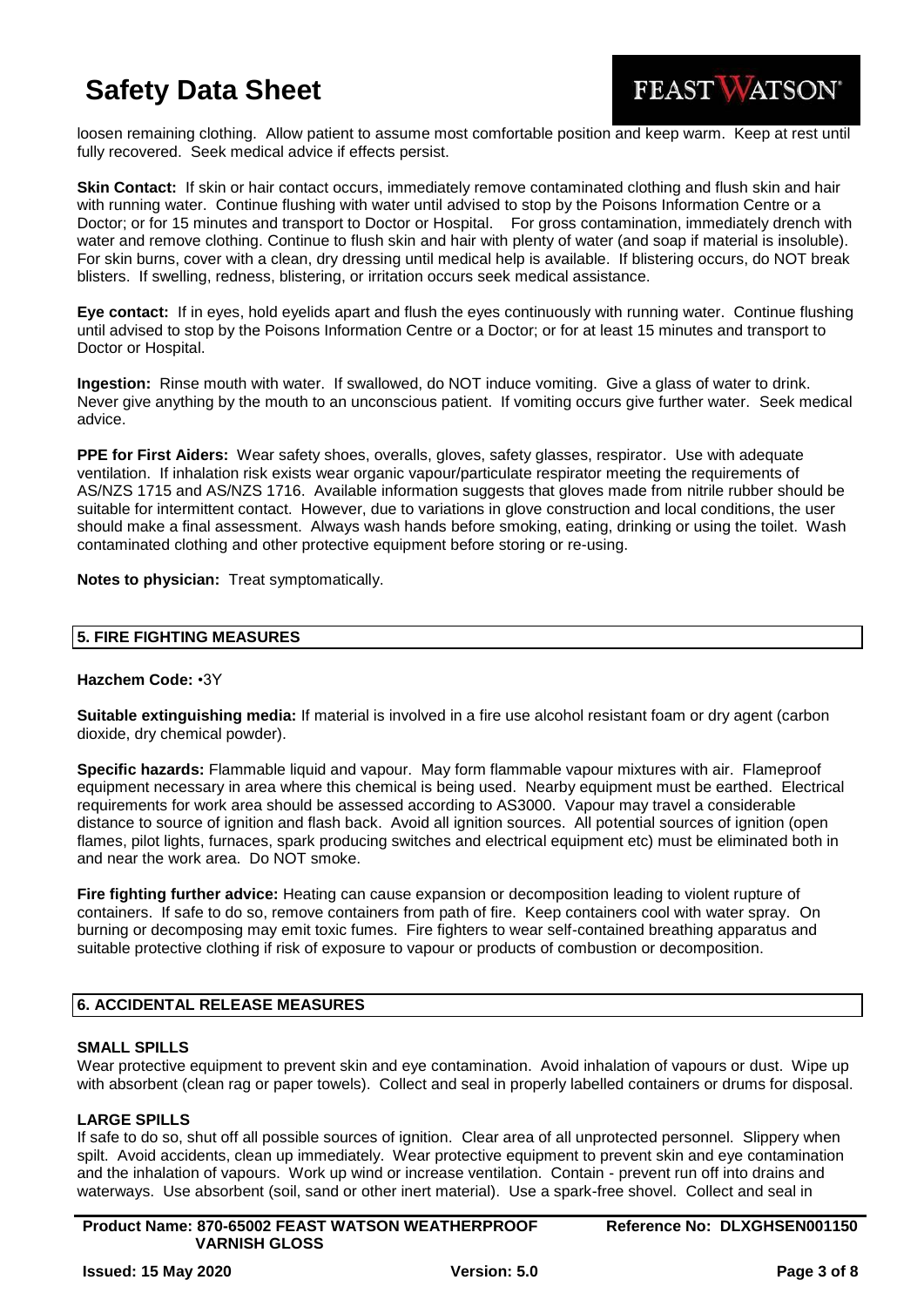

properly labelled containers or drums for disposal. If contamination of crops, sewers or waterways has occurred advise local emergency services.

### **Dangerous Goods - Initial Emergency Response Guide No:** 14

#### **7. HANDLING AND STORAGE**

**Handling:** Avoid eye contact and skin contact. Avoid inhalation of vapour, mist or aerosols.

**Storage:** Store in a cool, dry, well-ventilated place and out of direct sunlight. Store away from foodstuffs. Store away from incompatible materials described in Section 10. Store away from sources of heat and/or ignition. Store locked up. Keep container standing upright. Keep containers closed when not in use - check regularly for leaks.

This material is classified as a Class 3 Flammable Liquid as per the criteria of the "Australian Code for the Transport of Dangerous Goods by Road & Rail" and/or the "New Zealand NZS5433: Transport of Dangerous Goods on Land" and must be stored in accordance with the relevant regulations.

#### **8. EXPOSURE CONTROLS / PERSONAL PROTECTION**

#### **National occupational exposure limits:**

|        |     | TWA   |     | <b>STEL</b> | <b>NOTICES</b> |
|--------|-----|-------|-----|-------------|----------------|
|        | ppm | mg/m3 | ppm | mg/m3       |                |
| Xylene | 80  | 350   | 150 | 655         |                |

As published by Safe Work Australia.

TWA - The time-weighted average airborne concentration over an eight-hour working day, for a five-day working week over an entire working life.

STEL (Short Term Exposure Limit) - the average airborne concentration over a 15 minute period which should not be exceeded at any time during a normal eight-hour workday.

These Exposure Standards are guides to be used in the control of occupational health hazards. All atmospheric contamination should be kept to as low a level as is workable. These exposure standards should not be used as fine dividing lines between safe and dangerous concentrations of chemicals. They are not a measure of relative toxicity.

If the directions for use on the product label are followed, exposure of individuals using the product should not exceed the above standard. The standard was created for workers who are routinely, potentially exposed during product manufacture.

**Biological Limit Values:** As per the "National Model Regulations for the Control of Workplace Hazardous Substances (Safe Work Australia)" the ingredients in this material do not have a Biological Limit Allocated.

**Engineering Measures:** Ensure ventilation is adequate to maintain air concentrations below Exposure Standards. Use only in well ventilated areas. Use with local exhaust ventilation or while wearing appropriate respirator. Vapour heavier than air - prevent concentration in hollows or sumps. Do NOT enter confined spaces where vapour may have collected.

**Personal Protection Equipment:** SAFETY SHOES, OVERALLS, GLOVES, SAFETY GLASSES, RESPIRATOR.

Wear safety shoes, overalls, gloves, safety glasses, respirator. Use with adequate ventilation. If inhalation risk exists wear organic vapour/particulate respirator meeting the requirements of AS/NZS 1715 and AS/NZS 1716.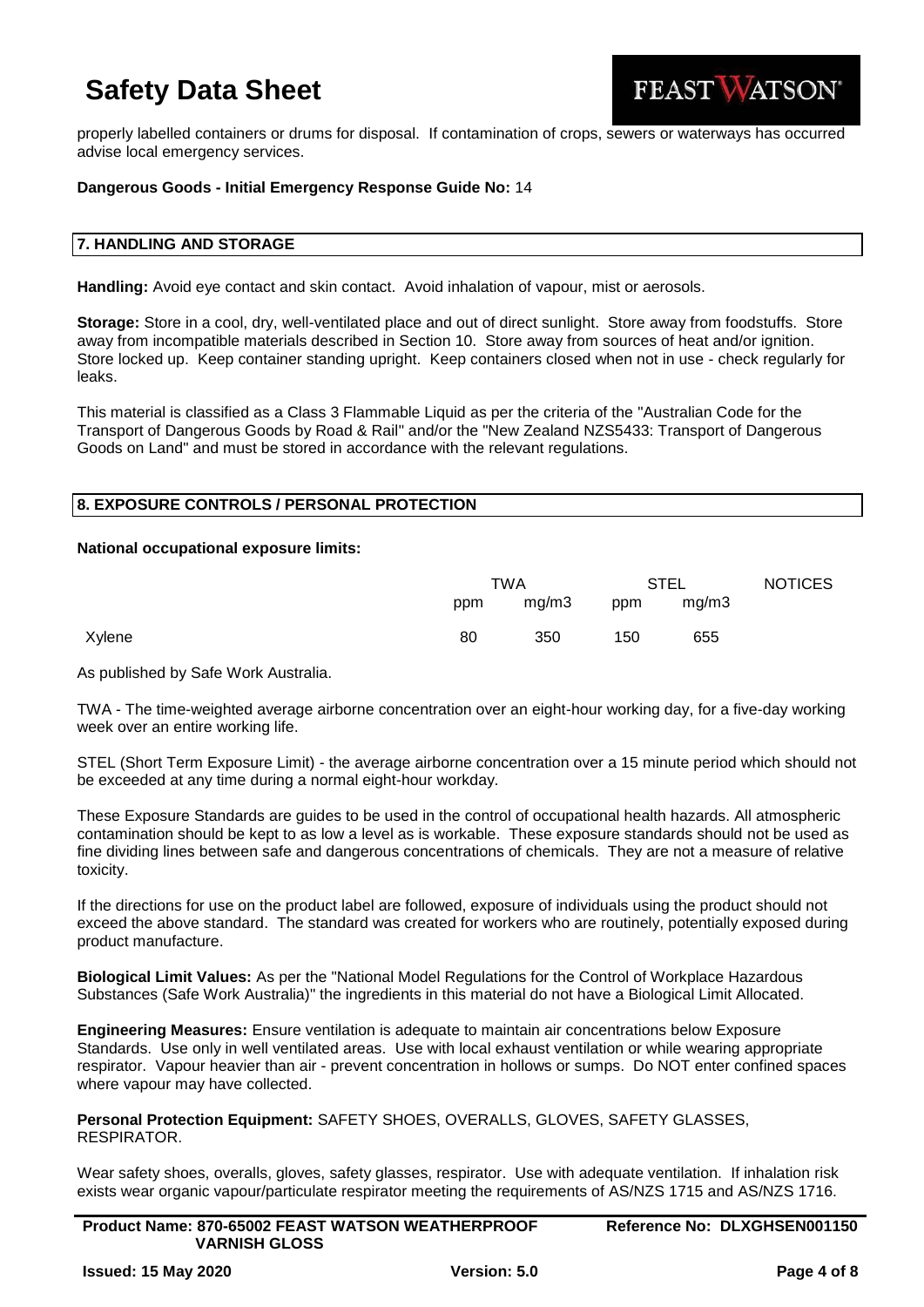

Available information suggests that gloves made from nitrile rubber should be suitable for intermittent contact. However, due to variations in glove construction and local conditions, the user should make a final assessment. Always wash hands before smoking, eating, drinking or using the toilet. Wash contaminated clothing and other protective equipment before storing or re-using.

**Hygiene measures:** Keep away from food, drink and animal feeding stuffs. When using do not eat, drink or smoke. Wash hands prior to eating, drinking or smoking. Avoid contact with clothing. Avoid eye contact and skin contact. Avoid inhalation of vapour, mist or aerosols. Ensure that eyewash stations and safety showers are close to the workstation location.

## **9. PHYSICAL AND CHEMICAL PROPERTIES**

| Form:<br>Colour:<br>Odour:                                                                                                                                                                                                                                                                                                    | <b>Viscous Liquid</b><br>Clear<br>Solvent |                                                                                                                                                      |
|-------------------------------------------------------------------------------------------------------------------------------------------------------------------------------------------------------------------------------------------------------------------------------------------------------------------------------|-------------------------------------------|------------------------------------------------------------------------------------------------------------------------------------------------------|
| Solubility:<br><b>Specific Gravity:</b><br><b>Relative Vapour Density (air=1):</b><br>Vapour Pressure (20 °C):<br>Flash Point (°C):<br><b>Flammability Limits (%):</b><br><b>Autoignition Temperature (°C):</b><br>Melting Point/Range (°C):<br><b>Boiling Point/Range (°C):</b><br>pH:<br>Viscosity:<br>Total VOC (g/Litre): |                                           | Insoluble in water.<br>0.93<br>>1<br>N Av<br>$>23^{\circ}$ C<br>N Av<br>N Av<br>N Av<br>N Av<br>N App<br>$>$ 21 mm <sup>2</sup> /sec @ 40 °C<br>N Av |

(Typical values only - consult specification sheet)  $N Av = Not available, N App = Not applicable$ 

## **10. STABILITY AND REACTIVITY**

**Chemical stability:** This material is thermally stable when stored and used as directed.

**Conditions to avoid:** Elevated temperatures and sources of ignition.

**Incompatible materials:** Oxidising agents.

**Hazardous decomposition products:** Oxides of carbon and nitrogen, smoke and other toxic fumes.

**Hazardous reactions:** No known hazardous reactions.

#### **11. TOXICOLOGICAL INFORMATION**

No adverse health effects expected if the product is handled in accordance with this Safety Data Sheet and the product label. Symptoms or effects that may arise if the product is mishandled and overexposure occurs are:

## **Acute Effects**

**Inhalation:** Material may be an irritant to mucous membranes and respiratory tract. Inhalation of vapour can result in headaches, dizziness and possible nausea. Inhalation of high concentrations can produce central nervous system depression, which can lead to loss of co-ordination, impaired judgement and if exposure is prolonged, unconsciousness.

| <b>Product Name: 870-65002 FEAST WATSON WEATHERPROOF</b> |  |
|----------------------------------------------------------|--|
| <b>VARNISH GLOSS</b>                                     |  |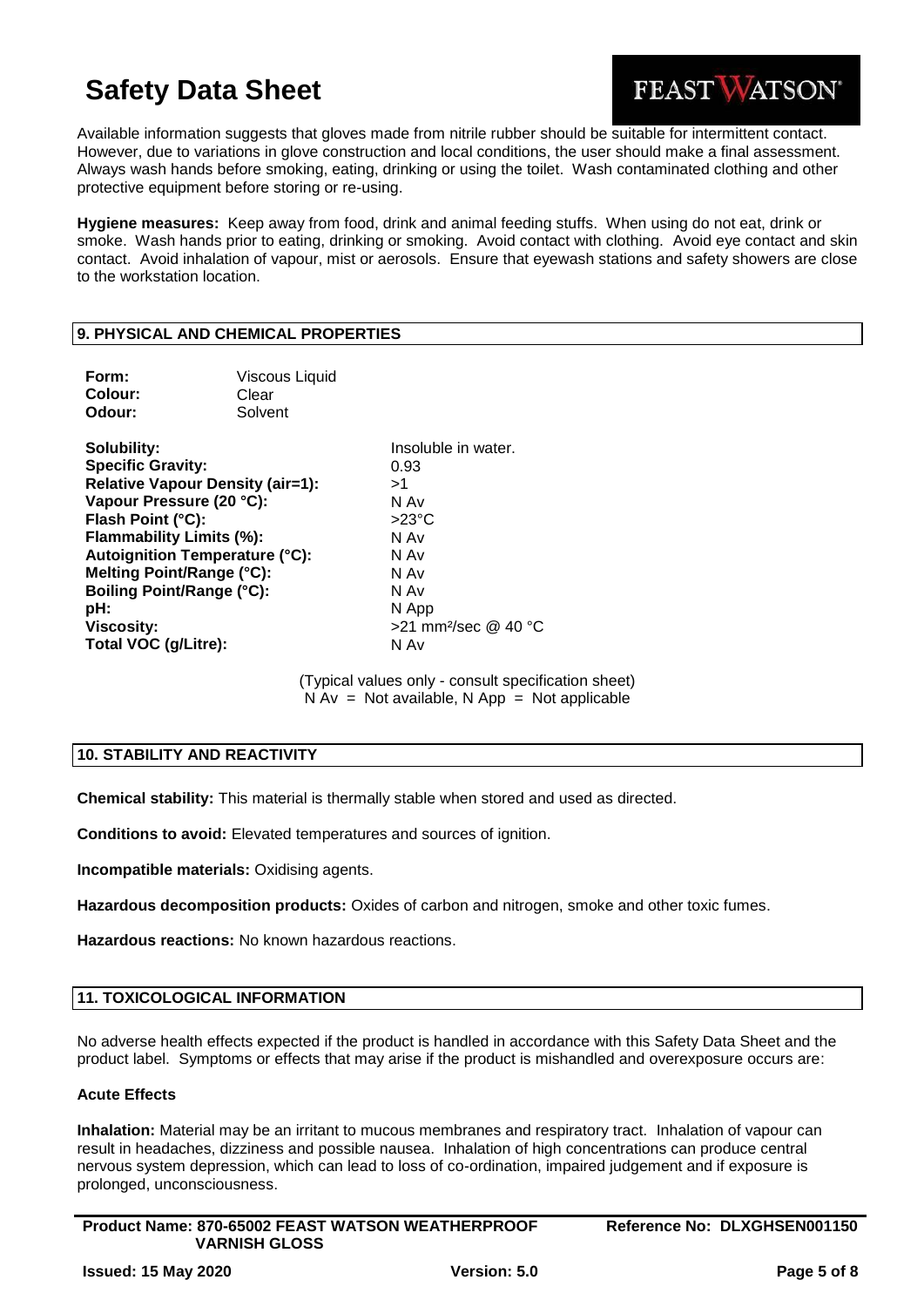

**Skin contact:** Contact with skin will result in irritation.

**Ingestion:** Swallowing can result in nausea, vomiting and irritation of the gastrointestinal tract.

## **Eye contact:** An eye irritant.

### **Acute toxicity**

**Inhalation:** This material has been classified as non-hazardous. Acute toxicity estimate (based on ingredients): LC50 > 20.0 mg/L for vapours or LC50 > 5.0 mg/L for dust and mist or LC50 > 20,000 ppm for gas

**Skin contact:** This material has been classified as non-hazardous. Acute toxicity estimate (based on ingredients): >2,000 mg/Kg bw

**Ingestion:** This material has been classified as non-hazardous. Acute toxicity estimate (based on ingredients): >2,000 mg/Kg bw

**Corrosion/Irritancy:** Eye: this material has been classified as a Category 2A Hazard (reversible effects to eyes). Skin: this material has been classified as a Category 2 Hazard (reversible effects to skin).

**Sensitisation:** Inhalation: this material has been classified as not a respiratory sensitiser. Skin: this material has been classified as not a skin sensitiser.

**Aspiration hazard:** This material has been classified as non-hazardous.

**Specific target organ toxicity (single exposure):** This material has been classified as a Category 3 Hazard. Exposure via inhalation may result in depression of the central nervous system.

### **Chronic Toxicity**

**Mutagenicity:** This material has been classified as non-hazardous.

**Carcinogenicity:** This material has been classified as non-hazardous.

**Reproductive toxicity (including via lactation):** This material has been classified as non-hazardous.

**Specific target organ toxicity (repeat exposure):** This material has been classified as non-hazardous.

## **12. ECOLOGICAL INFORMATION**

Avoid contaminating waterways.

**Acute aquatic hazard:** This material has been classified as non-hazardous. Acute toxicity estimate (based on ingredients): >100 mg/L

**Long-term aquatic hazard:** This material has been classified as a Category Chronic 2 Hazard (9.1B New Zealand). Non-rapidly or rapidly degradable substance for which there are adequate chronic toxicity data available OR in the absence of chronic toxicity data, Acute toxicity estimate (based on ingredients): 1 - 10 mg/L, where the substance is not rapidly degradable and/or BCF  $\geq$  500 and/or log K<sub>ow</sub>  $\geq$  4.

**Ecotoxicity:** No information available.

**Persistence and degradability:** No information available.

**Bioaccumulative potential:** No information available.

**Mobility:** No information available.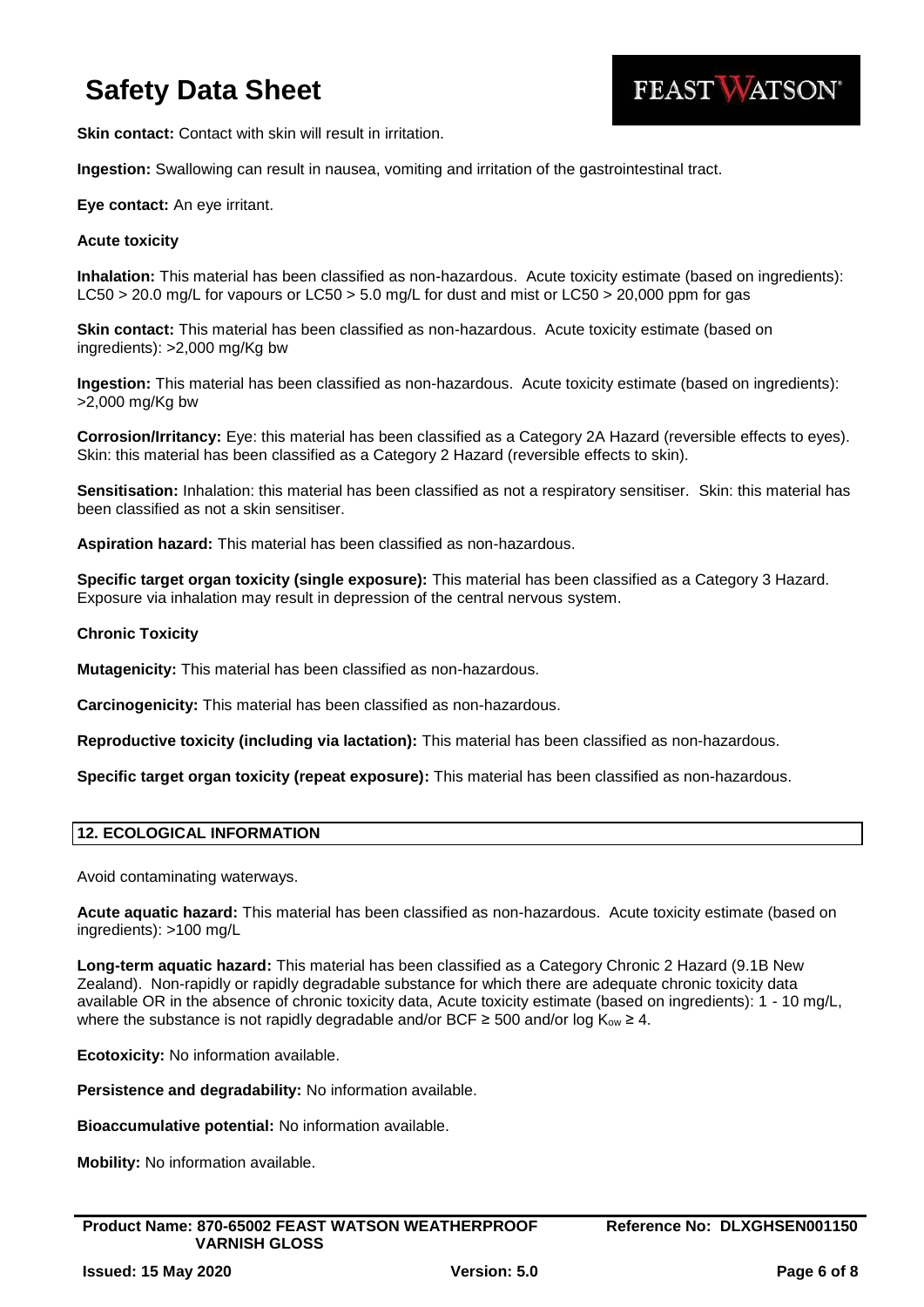

### **13. DISPOSAL CONSIDERATIONS**

Persons conducting disposal, recycling or reclamation activities should ensure that appropriate personal protection equipment is used, see "Section 8. Exposure Controls and Personal Protection" of this SDS.

If possible material and its container should be recycled. If material or container cannot be recycled, dispose in accordance with local, regional, national and international Regulations.

#### **14. TRANSPORT INFORMATION**

#### **ROAD AND RAIL TRANSPORT**

Classified as Dangerous Goods by the criteria of the "Australian Code for the Transport of Dangerous Goods by Road & Rail" and the "New Zealand NZS5433: Transport of Dangerous Goods on Land".

| UN No:                              | 1263       |
|-------------------------------------|------------|
| <b>Dangerous Goods Class:</b>       | 3          |
| <b>Packing Group:</b>               | Ш          |
| <b>Hazchem Code:</b>                | $\cdot$ 3Y |
| <b>Emergency Response Guide No:</b> | 14         |
|                                     |            |

**Proper Shipping Name:** PAINT

**Segregation Dangerous Goods:** Not to be loaded with explosives (Class 1), flammable gases (Class 2.1), if both are in bulk, toxic gases (Class 2.3), spontaneously combustible substances (Class 4.2), oxidising agents (Class 5.1), organic peroxides (Class 5.2), toxic substances (Class 6.1), infectious substances (Class 6.2) or radioactive substances (Class 7). Exemptions may apply.

#### **MARINE TRANSPORT**

Classified as Dangerous Goods by the criteria of the International Maritime Dangerous Goods Code (IMDG Code) for transport by sea. This material is classified as a Marine Pollutant (P) according to the International Maritime Dangerous Goods Code.

| UN No:                       | 1263  |
|------------------------------|-------|
| Dangerous Goods Class:       | 3     |
| <b>Packing Group:</b>        | Ш     |
| <b>Proper Shipping Name:</b> | PAINT |

### **AIR TRANSPORT**

Classified as Dangerous Goods by the criteria of the International Air Transport Association (IATA) Dangerous Goods Regulations for transport by air.

**Product Name: 870-65002 FEAST WATSON WEATHERPROOF VARNISH GLOSS**